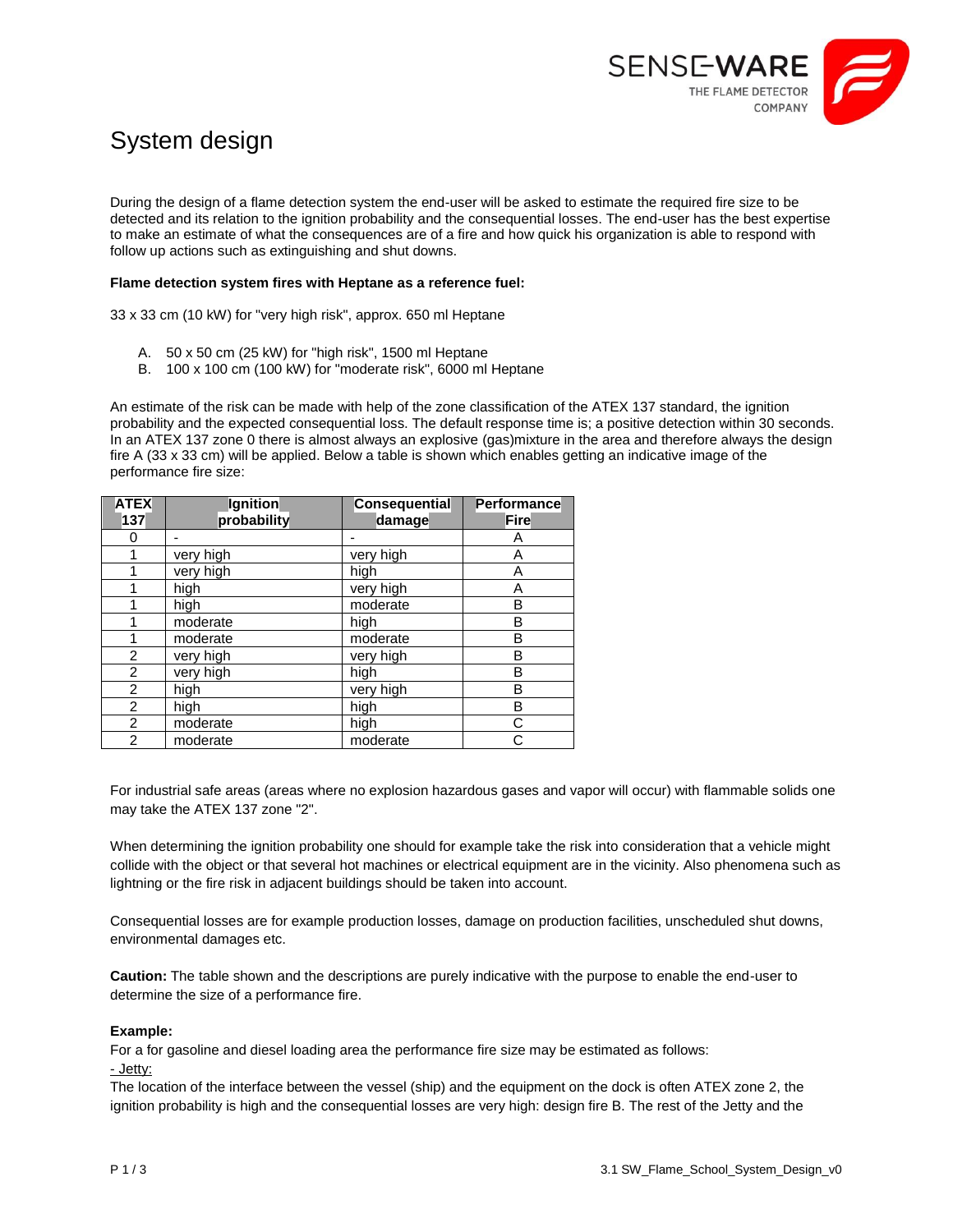

Vessel itself: design fire C.

- Interconnecting piping between Jetty and Storage Tanks:

The pipe-racks have a moderate risk and high consequential losses: performance fire C.

- Loading location:

The location were the fuels are pumped into the tank of the truck has a very high ignition probability because of a hot exhaust or hot brakes of the truck and also because of the occurrence of much electrical (measuring)equipment and the consequential losses are high: performance fire A.

### **Detection distance:**

The system design distance of a flame detector relative to the object to be protected in a system design lies on 70% of the maximum distance as a safety factor to compensate for spurious factors:

### **Indoor application:**

- The height of the room, due to the accumulation of smoke under the ceiling.
- The ventilation grade.
- The lighting.
- The ambient temperature.
- The relative humidity.
- The reflection-properties of the obstacles, walls, floor and ceiling of the room.
- The height above sea level.

## **Outdoor application:**

- The wind velocity and direction.
- The outdoor temperature.
- The relative humidity.
- The reflection properties of obstacles and objects.
- The occurrence of sunlight.
- The position of the sun.
- The height above sea level.

### **Factory setting:**

The manufacturer supplies the flame detectors with a standard setting which is typically 50% to 75% of the maximum sensitivity. The reason is normally the suppression of the probability of false alarms but under special conditions it is possible, after consulting the manufacturer, to deviate form the standard settings. You can also agree with the enduser that the standard settings are compensated in the design of the flame alarm system. It is also possible to agree that for example at the take over point the flame detectors are tested at the highest sensitivity and after the test are put back into the default factory settings.

**Contamination:** Often the decay of the sensitivity due to contamination on the flame detector window is neglected. Because of contamination regular maintenance is obligatory. Flame detectors with a Built in Test automatically check the window of the flame detector. A negative test means that the detector has only 50% of the original sensitivity of the detector but a blob in the middle of the window might not be detected while the flame detector is completely blind. Compensation is necessary for critical applications.

### **Cone of Vision limitation:**

The sensitivity of flame detectors on the edge of the cone of vision is often not as high as the sensitivity in the optical axis of the flame detector. Often the minimum sensitivity is 70% at a total cone of vision of 90 degrees.

### **Example:**

The end-user has determined that for an outdoor application a target fire of 33 x 33 cm Heptane must be detected and there must be a spacial coverage. The pollution is limited and therefore no compensation in the design is necessary for the pollution.